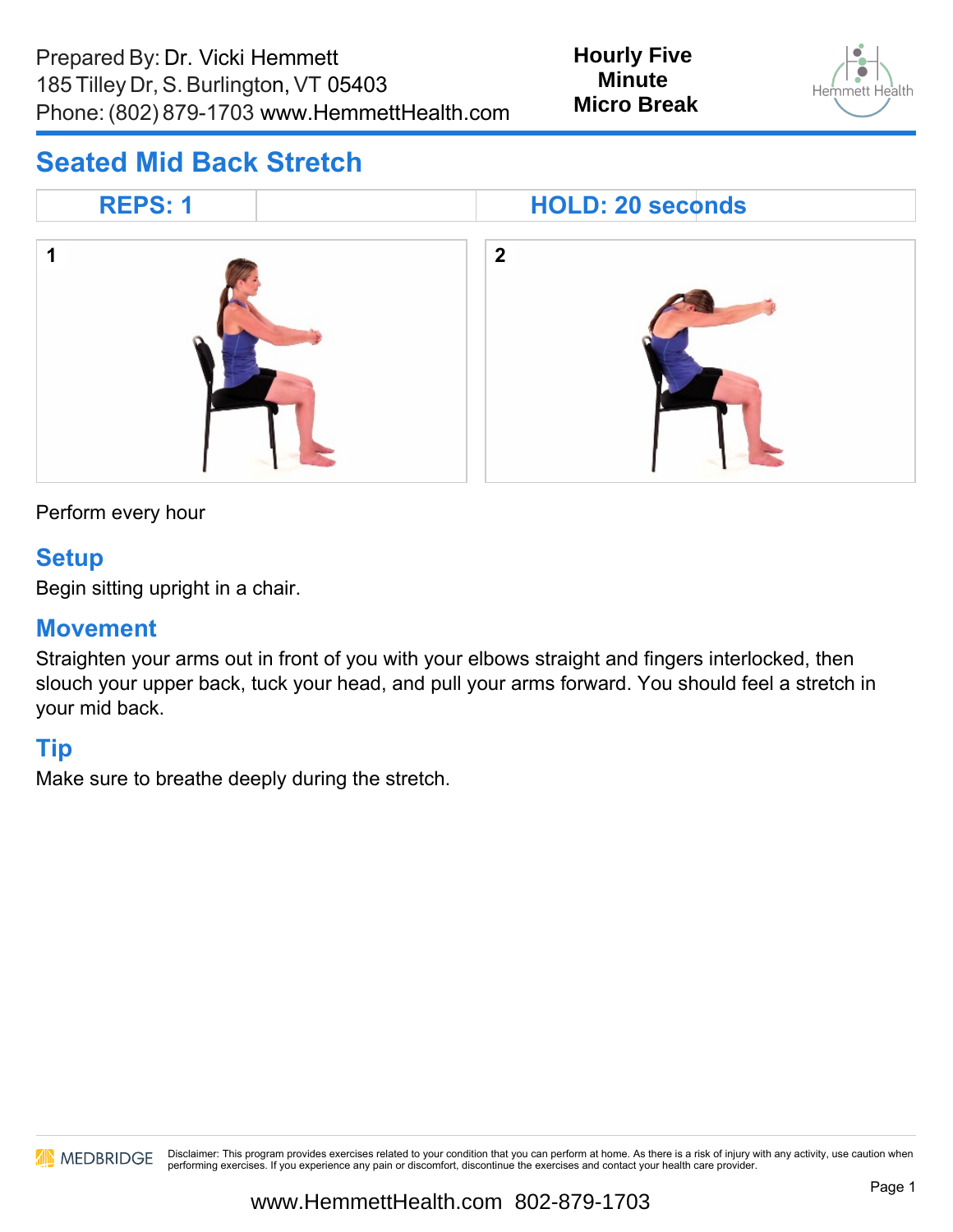# **Standing Hip Flexor Stretch**

**REPS: 1 HOLD: 20 seconds**



Perform both sides once an hour

## **Setup**

Begin in a staggered stance position with your hands resting on your hips and the leg you are going to stretch positioned behind your body.

#### **Movement**

Keeping your back straight and upright, tighten your abdominal muscles and try to rotate the pelvic posterior by "tucking your tail", squeeze your buttock muscles and slowly shift your weight forward until you feel a gentle stretch in the front of your hip.

## **Tip**

Make sure to keep your hips and shoulders facing forward and do not arch your low back during the stretch. Keep both feet facing straight forwards. Do not let the rear foot rotate out. Do not let the pelvis rotate towards the side you are stretching.

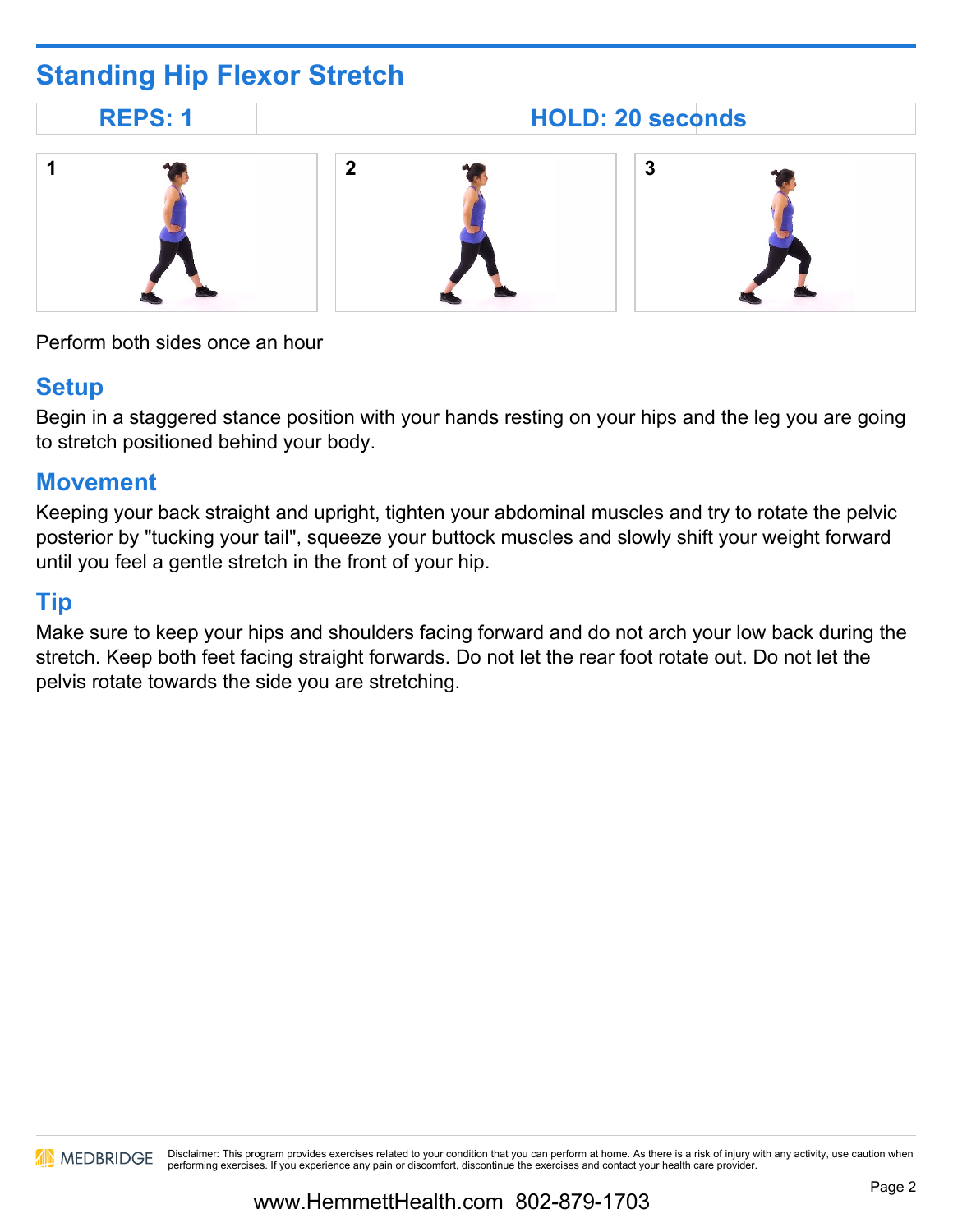# **Gentle Levator Scapulae Stretch**

| <b>REPS: 1</b> | <b>HOLD: 20 seconds</b> |  |
|----------------|-------------------------|--|
|                | $\overline{2}$          |  |

# Do both sides

#### **Setup**

Begin sitting upright in a chair, grasping the edge with one hand.

#### **Movement**

Rotate your head to the side opposite your anchored arm, then tuck your chin towards your chest. You should feel a stretch on the back of your neck and above your shoulder blade.

## **Tip**

Make sure to keep your back straight during the exercise.

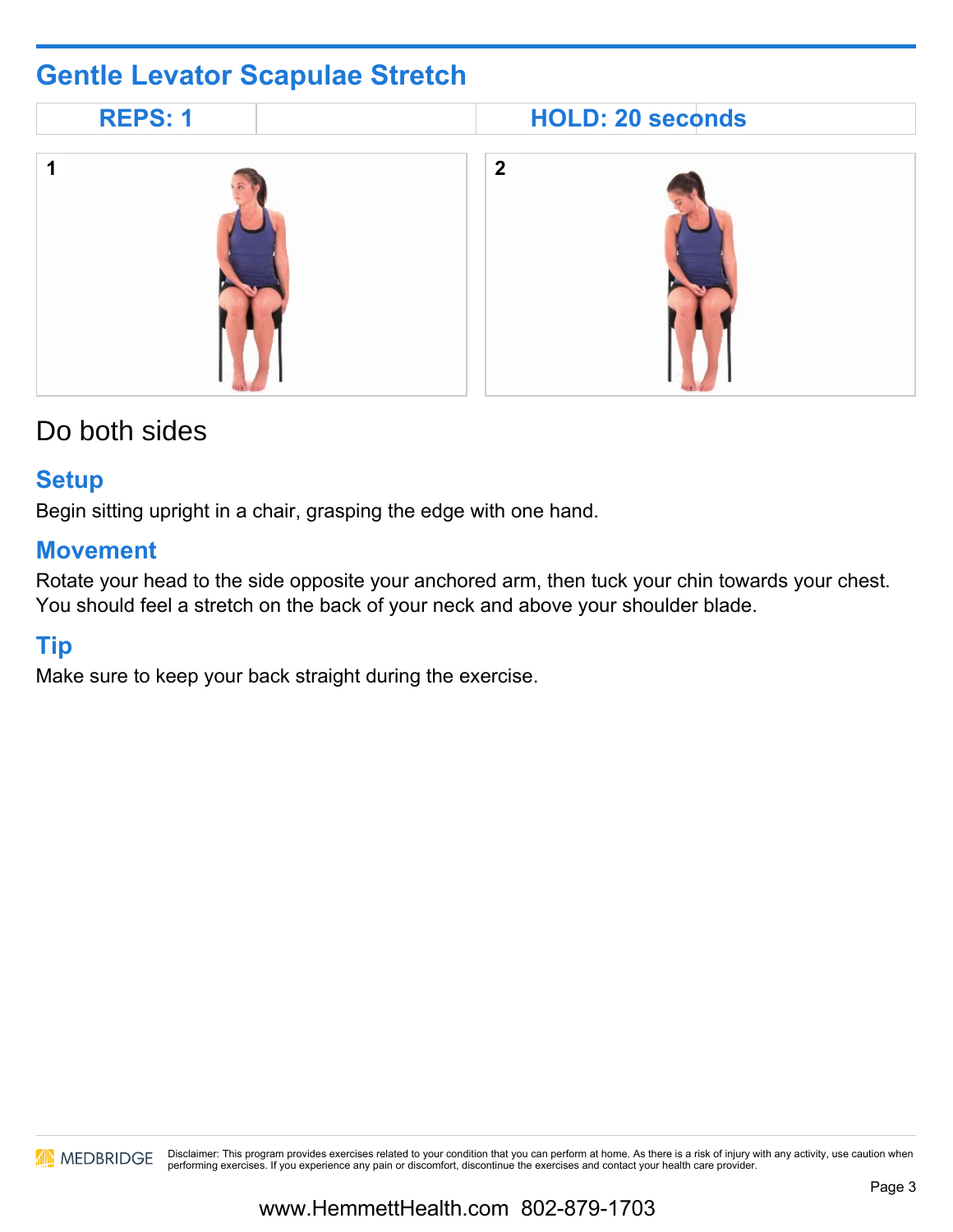# **Seated Gentle Upper Trapezius Stretch**



# Do both sides

#### **Setup**

Begin sitting upright on a table grasping the edge with one hand.

#### **Movement**

Turn your head toward the side with your straight arm, then bend your neck sideways to your opposite shoulder. You should feel a stretch in the side of your neck and upper back.

## **Tip**

Make sure to keep your back straight during the exercise.

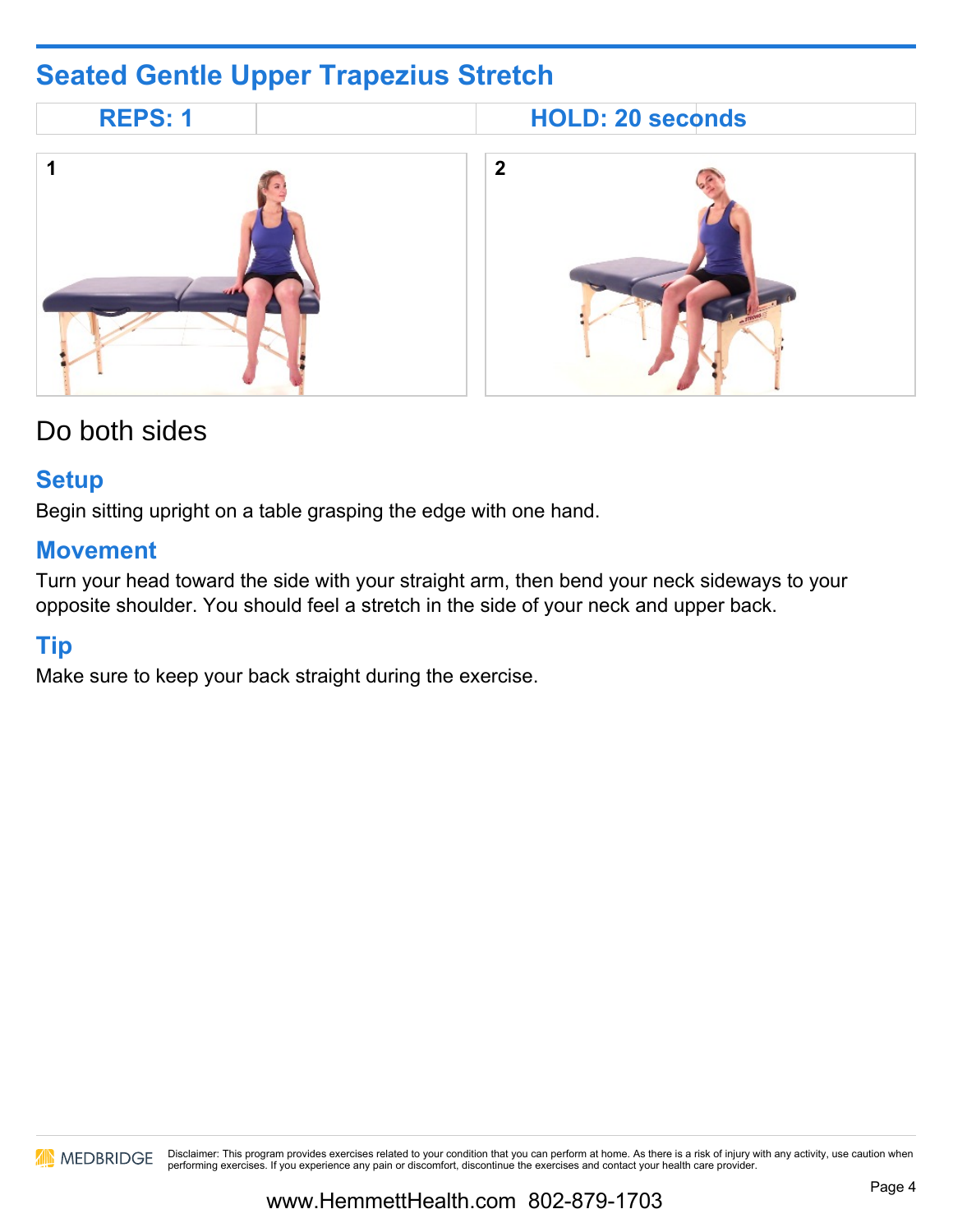# **Seated Upright Posture Correction**



Perform every hour.

#### **Setup**

Begin sitting in a slumped position.

#### **Movement**

Slowly straighten your back, imagining a string pulling your head upward, making yourself as tall as possible. Tighten the muscles between your shoulder blades as tight as possible and draw your chin in (double chin) for 2 seconds and relax, then repeat.

### **Tip**

Keep your upper shoulders relaxed as you sit upright. Do not lift your shoulder up.

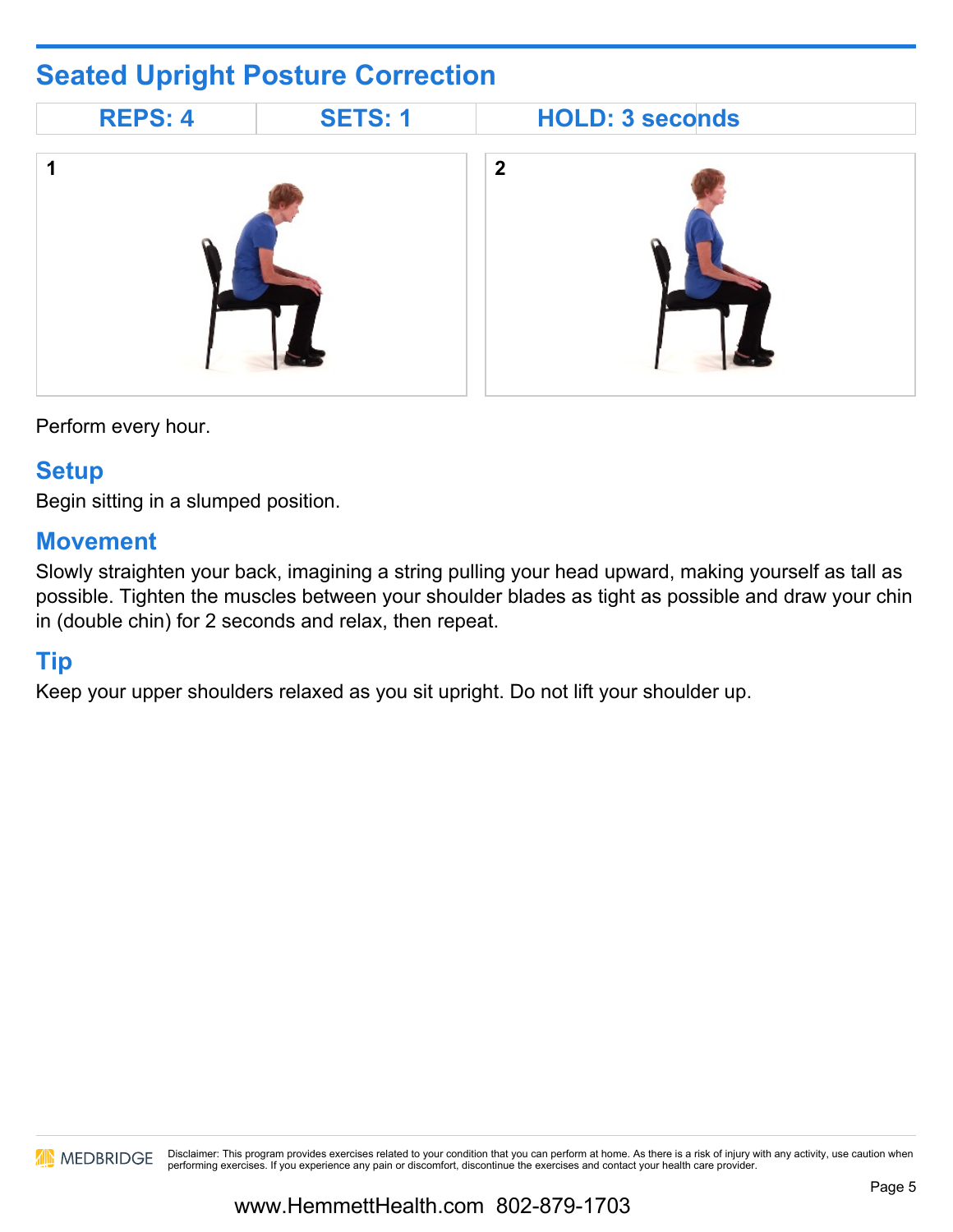# **Wrist Flexor Stretch**



### **Setup**

Begin sitting upright in a chair.

#### **Movement**

Place your palms together in front of your chest, then gently press your hands together and lower them towards your lap until you feel a stretch in your wrists. Hold this position.

### **Tip**

Make sure to keep your palms together and the shoulders relaxed during the stretch.?Only move through a pain-free range of motion.